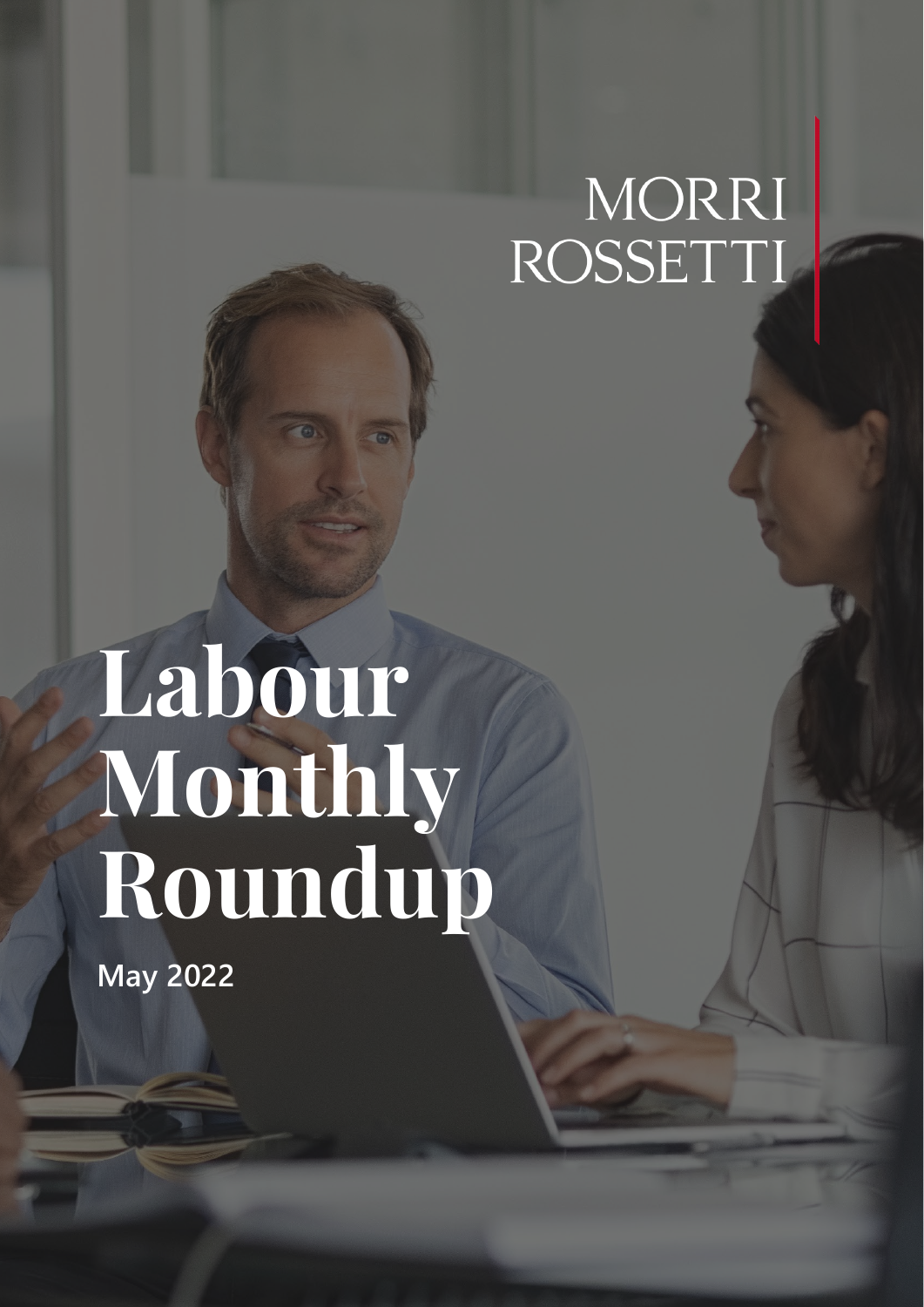#### **LABOUR MONTHLY ROUNDUP**

*The Firm's Labour Monthly Roundup selects some of the most important clarifications on new practices and law cases of the current month that are relevant to the following subjects:*

- *1. Apprenticeship: distance training;*
- *2. "Bonus Bebè" for non-EU citizens;*
- *3. Taxability of sums received for damages caused by loss of professional opportunities;*
- *4. Self-employed workers and employees enrolled in INPS Special Fund: extension of maternity and paternity leaves;*
- *5. New "clearance" for entry into Italy of non-EU workers operating remotely (so-called digital nomads);*
- *6. Executive's good faith and fairness;*
- *7. Site Manager's scope of responsibility in the field of safety of workers;*
- *8. Riders: subordinate nature of the employment relationship;*
- *9. "Simplified"* smart-working *communication regime until August, 31st 2022;*
- *10. Anti-covid protocol in force until June, 30th 2022;*
- *11. "Aid Decree": 200 Euros for employees, self-employed workers and retirees;*
- *12. Agency workers* temporary regime extension*s;*
- *13. Post Covid online validation of resignation.*

#### *Apprenticeship: distance training allowed*

With its Circular letter no. 2/2022, the Italian National Inspectorate of Labour (*INL*) allowed the use of e-learning for the training of apprentices.

*INL* specified that "e-learning" is a distance learning model characterized by forms of remote interactivity between learners and teachers and/or e-tutors and/or other learners, in a synchronous mode.

Training is only allowed in synchronous mode, so it will be necessary that trainers and apprentices are connected at the same time to the relevant digital platforms, which can detect the actual presence of the latter.

#### *"***Bonus Bebè***" for non-EU citizens*

The introduction of the so-called "*Assegno Unico*", which replaced a series of measures in support of parenthood, determined the end of the granting of the so-called "*Bonus Bebè*".

Non-EU citizens had been previously excluded from the possibility of obtaining said bonus, but they will now have the chance of being granted the monthly allowance assigned to families for each child born, adopted or in pre-adoptive foster care.

The Constitutional Court (with the decision no. 54/2022) has declared unconstitutional the rules that introduced the so-called "*Bonus Bebè*" concerning the part in which it was provided that non-EU citizens could obtain the bonus only if they held a long-term EU resident permit.

Therefore, non-EU citizens in possession of a residence permit for work or research lasting more than six months may also apply for the benefit.

With its Message, no. 1562/2022, the Italian social security institution (*INPS*) clarified the requirements for obtaining the bonus and the procedures for submitting requests for reconsideration of applications rejected based on the limit that has now been declared illegitimate.

#### *Taxability of sums received for damages caused by loss of professional opportunities*

Through its note no. 185/2022, the Italian Revenue Agency stated that the amounts paid to the employee following the Court's ascertainment of impairment of professional skills (so-called " loss of chance damages ") are not taxable because they may be construed as "damages for loss of earnings" and, therefore, are intended to compensate for the economic loss suffered by the worker.

The damage caused by the demotion can have an economic nature, such as impoverishment of the professional capacity and loss of chances as well as possibility of gain, or a non-economic one, such as possible damage to psycho-physical integrity, existential damage and damage to the professional image of the employee.

The Italian Fiscal Agency, aligning with numerous decisions of the Italian Supreme Court, has therefore restated that the sums paid for damages to the professional skills are not taxable because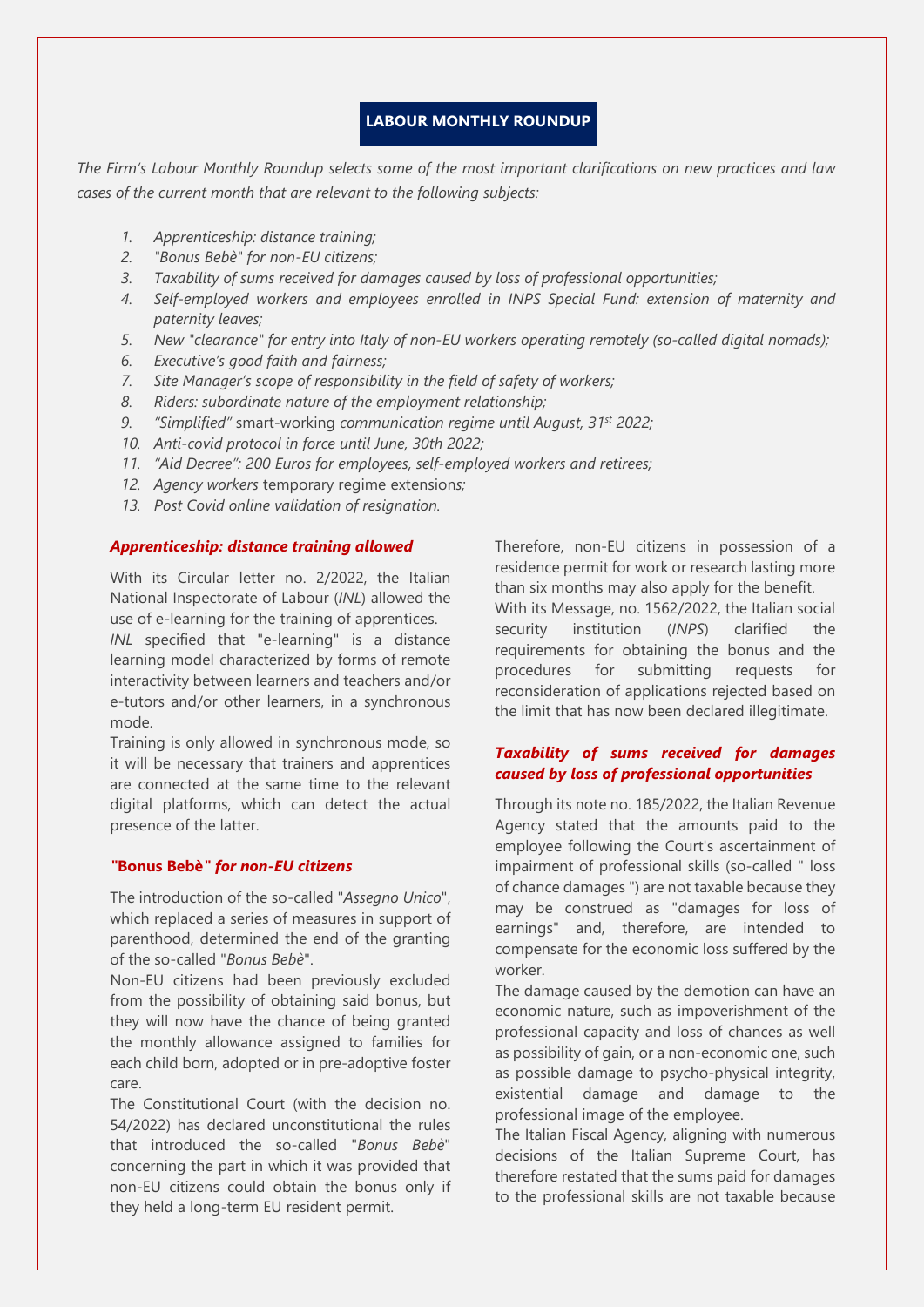they compensate for the economic loss suffered by the worker.

Essential for the liquidation of the damage is, in any case, to give evidence of the latter.

#### *Self-employed workers and employees enrolled in INPS Special Fund: extension of maternity and paternity leaves*

The budget law for the year 2022 has established that female workers, self-employed workers and those enrolled in the *Gestione Separata* who declared an income of less than EUR 8,145 in the year before the beginning of their maternity leave (increased by 100% of the growth resulting from the annual change in the ISTAT consumer price index for families of workers and employees), the maternity allowance is granted for three additional months from the end of the ordinary period.

Although the law mentions only female workers, this kind of protection must also be granted to fathers who are self-employed or enrolled in the *Gestione Separata*.

Through its recent note no. 1605/2022, the Italian social security institution (*INPS*) announced that new procedural updates relating to the electronic submission of the relevant application have been now introduced. Although said application may also involve periods of abstention before the date of submission, it is possible to grant the abovementioned extension of three additional months only if the ordinary period is set at the turn of/after January 1st, 2022.

#### *New "clearance" for entry into Italy of non-EU workers operating remotely (so-called digital nomads)*

Section 6-*quinquies*, of Law no. 25/2022, converting Law decree "*Sostegni-ter*", allows facilitated entry for non-EU citizens who decide to temporarily work in Italy and carry out their activities remotely.

This is a provision in favour of "highly qualified" employees or self-employed workers, who can work remotely for companies with no units in Italy. For these workers, it will only be necessary to obtain an entry visa, specific for this category, with a duration of no more than one year.

Therefore, it will no longer be necessary to make any further requests for work authorizations, which are required for the majority of entry procedures in Italy for work purposes.

#### *Executive's good faith and fairness*

By Order of the Italian Supreme Court (no. 11172, dated April, 6th 2022) it has been confirmed that the loyalty duty that lies on the Executive has a broader content than the obligation provided by Section 2105 of the Italian Civil Code. Such a principle must be construed along with fairness and good faith, which takes into consideration even the potential detriment that the employee's conduct may cause to the employer.

In light of the above, the Court confirmed the fairness of the dismissal for cause of the Executive who conducted negotiations aimed at the acquisition of a participation in the share capital of a company in competition with the employer, active in the same sector of the latter – even though said negotiations were not successfully concluded.

The Executive must abstain from acting in any way that may impair the relationship of trust between the parties, in contrast to the duties connected to his/her role within the internal organization of the company and that could potentially be conflicting with the interests pursued by the employer.

#### *Site Manager's scope of responsibility in the field of safety of workers*

With sentence no. 15157 dated April, 20th 2022, the Italian Supreme Court examined the limits to the site manager's liability concerning the health and safety of workers engaged in construction sites.

More specifically, the Court confirmed that the site manager is not affected by the legislation involving the prevention of accidents and occupational illnesses, although such a figure may be considered liable for injuries that occurred at the construction site when is proven that they happened while he/her was effectively acting on behalf of individuals who are legally defined as recipients of the provisions at issue.

#### *Riders: subordinate nature of the employment relationship*

The Employment Court of Milan (with its decision dated April 20th 2022) ruled in favour of a rider who demanded the ascertainment of the subordinate nature of his employment relationship, which took place with the provider of a digital platform dealing with food deliveries. Following such request, the Court stated that riders cannot be considered self-employed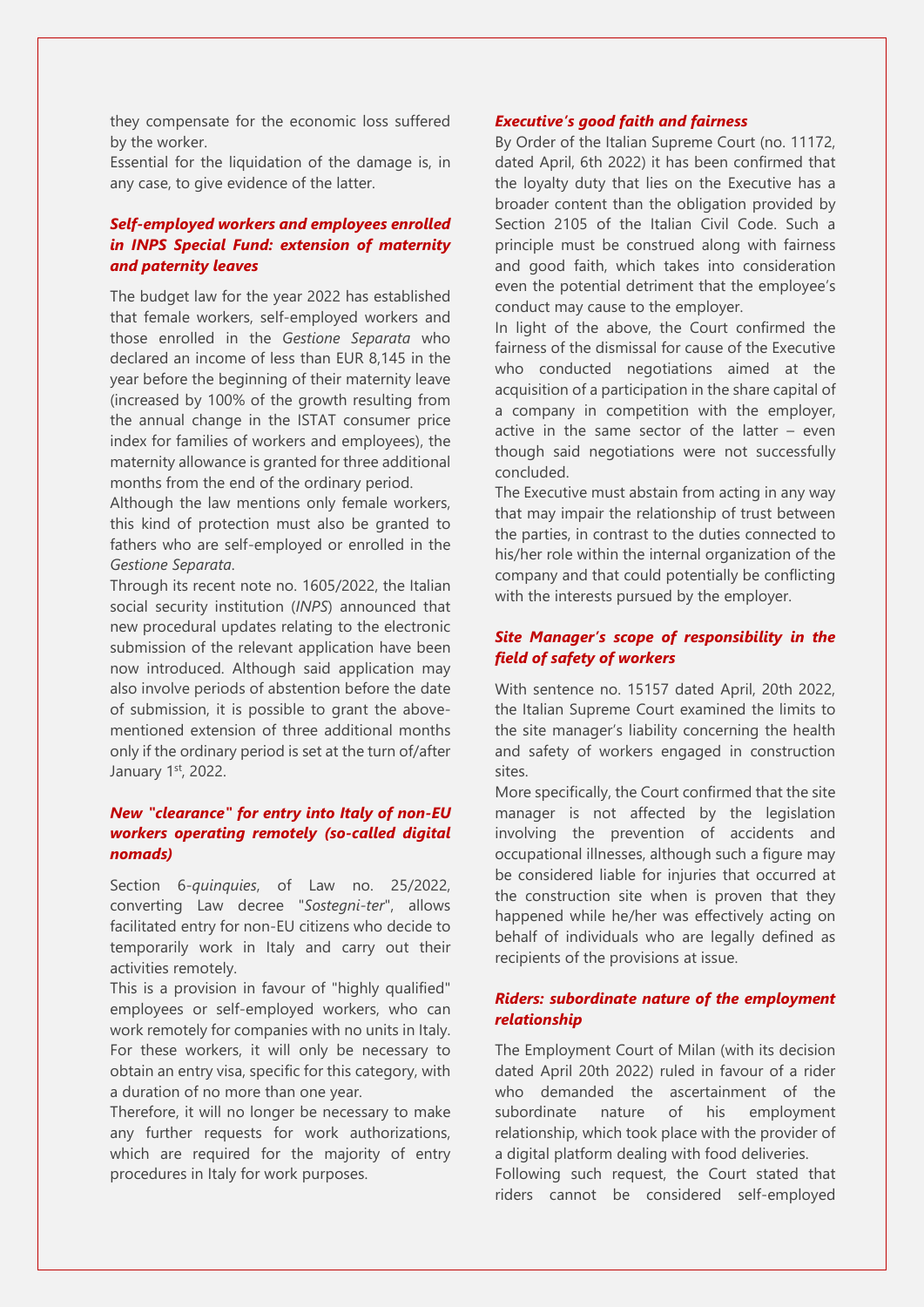workers whenever their working activity is handled in very precise and pressing ways by the algorithm of the digital platform itself.

More specifically, the Court pointed out many indicators that, according to its exam of the case, are capable of detecting the subordinate nature of an employment relationship, such as the fact that the rider usually cannot affect the organization for which he\she works, or that the access to the booking slots of the platform is not (entirely) free but subject to the algorithm, which takes in consideration the rating achieved by the rider within the platform, shows his/her the place where to collect the food and where to deliver it and it can also control his/her position through a geolocation system.

#### *"Simplified" smart-working communication regime until August, 31st 2022*

Law no. 52/2022, converting the so-called "Reopening Decree" (D. L. no. 24/2022) extended up to August, 31st 2022 the final term up to which private companies can benefit from the "simplified" smart-working communication regime, which allows them to communicate to the competent authorities the beginning of such way of providing working activity without having to also attach to it the relevant agreement concluded with each employee involved.

The law at issue also revived specific provisions for "fragile" workers employed by both private and public companies, who can carry out their working duties via a smart-working regime up until June, 30th 2022, as long as it is well-suited to the nature of the activities themselves.

#### *Anti-covid protocol in force until June, 30th 2022*

The validity of the anti-Covid Protocol in the workplace, for companies in the private sector, is extended up until next June, 30<sup>th</sup>, as decided during a meeting held on May, 4<sup>th</sup> 2022 among social partners representing the Ministry of Labour, Health, Economic Development and the *INAIL* (the Italian Institute that deals with occupation illnesses and accidents at the workplace).

Said Protocol stated – among other provisions – that the use of face masks within the offices is still mandatory if the relevant activity is not carried out in isolation.

Moreover, previous provisions regarding the management of co-presence of employees at the workplace, the sanification of the premises, the application of the smart-working regime as well as the management of employees who tested positive for Covid (and their return back to work) are all still in force.

#### *"Aid Decree": 200 Euros for employees, selfemployed workers and retirees*

The so-called "Aid Decree" (no. 50/2022) was published in the Official Gazette on May, 17<sup>th</sup> 2022, and contains different urgent provisions related to energy policies, company productivity and labour policies.

More specifically, Section 31 (and following) provide for the granting of a EUR 200.00 bonus for the benefit of employees, self-employed workers and retirees, as well as unemployed people and the recipients of the citizenship income.

As far as the employees' category is involved, said bonus is paid provided that the taxable salary for social contribution does not exceed the overall sum of EUR 2,692 monthly, and that the employee benefitted from the contributive reduction under budget law 2022 for at least one of the first four months of the current year.

Employees will automatically receive said bonus in their payslip for July 2022, while employers will be reimbursed with these sums via compensation with the amounts due to *INPS* (the Italian social security Institution).

#### *Agency workers' temporary regime extension*

The law converting Law Decree no. 21/2022 ("Ukraine Decree") has extended up until June 30th 2024 the application of the temporary regime to employees engaged by employment agencies. More specifically, to that date and in cases where the outsourcing contract is a fixed-term one, the company receiving the employee's activity is free to employ the same outsourced employee for more than 24 months (even discontinuously), provided that the agency has beforehand made the user aware of the existence of permanent employment relationship between the agency and the employee at issue.

#### *Post Covid online validation of resignation*

The *INPS* has declared that is now available on their website the new online interview request form, which is necessary to validate the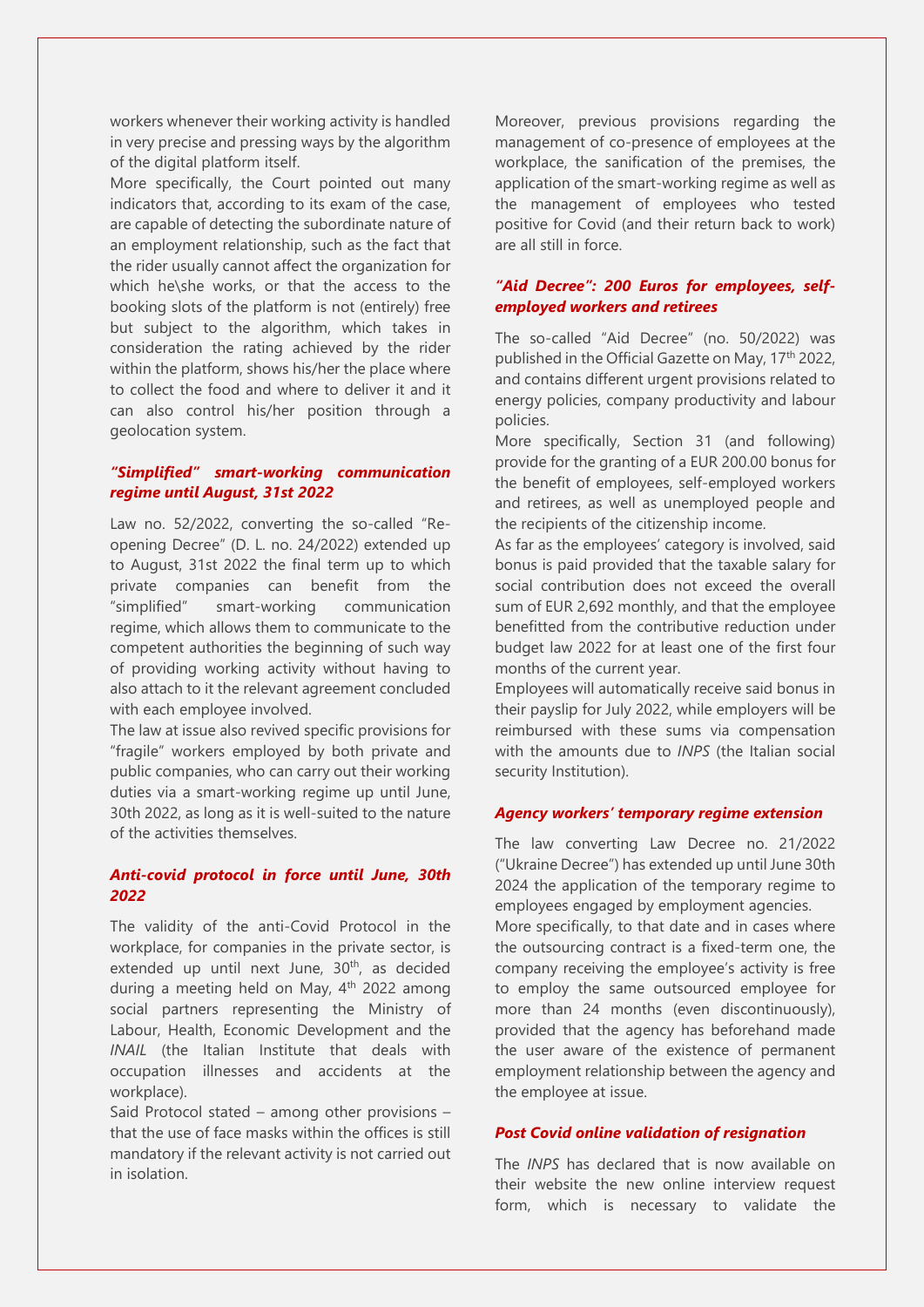resignation of working mothers and fathers of children under the age of three.

Said form must be filled out, signed and transmitted via e-mail by the employee to be able to access the online procedure, which is an alternative to the interview conducted in person,

before an officer to the competent local Inspectorate of labour (*ITL*).

Should such procedure not be completed, the relevant resignation is void, even if already transmitted via the ordinary online automatic procedure.

\* \* \*

For further information and explanations, you may contact:

#### **Emanuele Licciardi**

*Partner | Employment Law and Industrial Relations* [\(Emanuele.Licciardi@MorriRossetti.it\)](mailto:Emanuele.Licciardi@MorriRossetti.it)

Seguici su **Linked M**